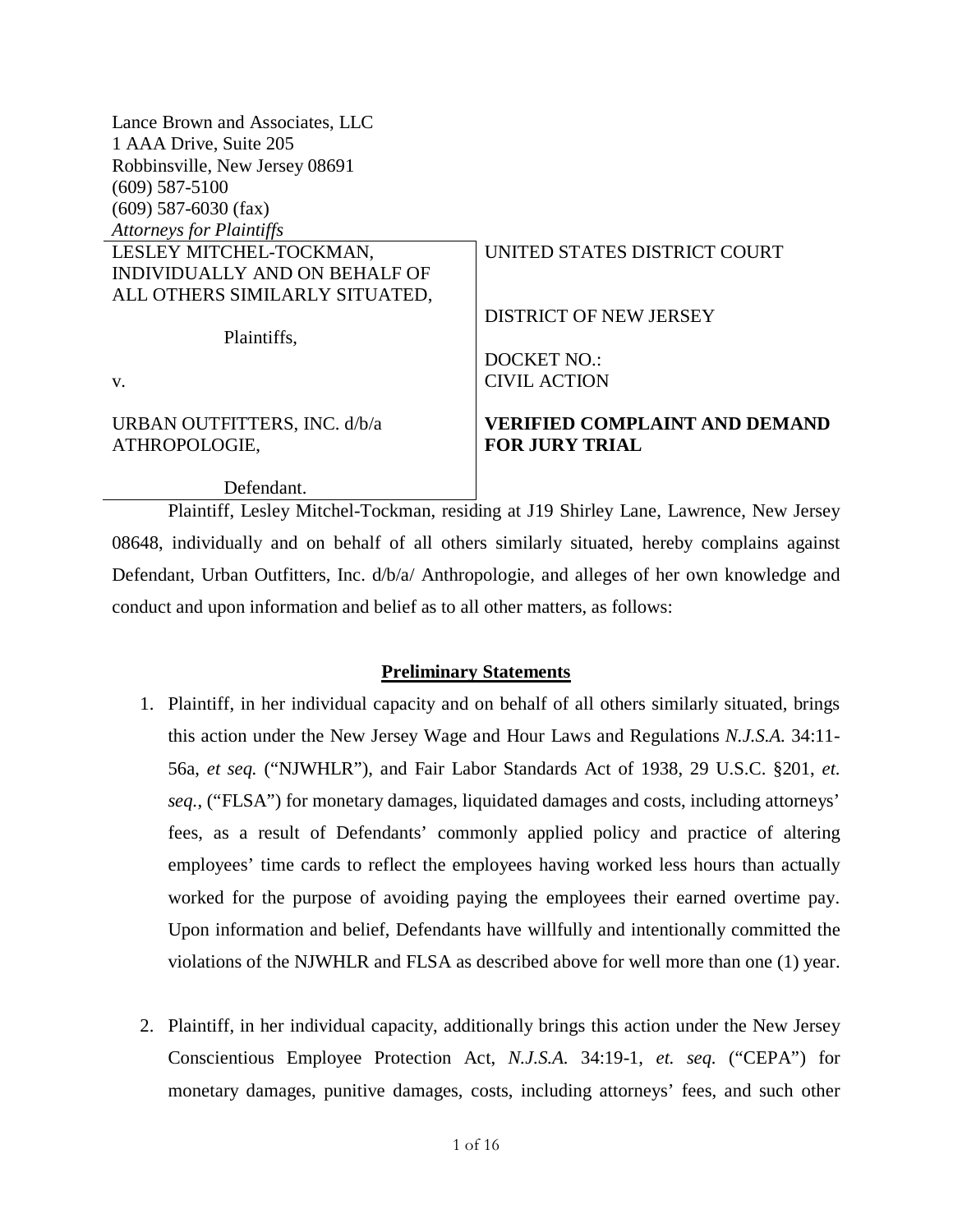relief as the Court deems just and equitable as a result of Defendant taking an impermissible retaliatory action against Ms. Mitchel-Tockman after Ms. Mitchel-Tockman expressed her reasonable belief to Defendant that Defendant's policies and practices were violative of law and public policy.

#### **The Parties**

- 3. Plaintiff, Lesley Mitchel-Tockman (hereafter referred to as "Ms. Mitchel-Tockman" or "Plaintiff"), is a citizen and resident of the County of Mercer in the State of New Jersey residing at J19 Shirley Lane, Lawrenceville, New Jersey 08648.
- 4. Defendant, Urban Outfitters, Inc., (hereafter referred to as "Urban") is a private, forprofit business entity incorporated under the laws of the State of Pennsylvania, with a principal place of business located at 5000 South Broad Street, Philadelphia, Pennsylvania 19112.
- 5. According to Urban's January 31, 2012 SEC Form 10-k Urban states about itself that: "We are a leading lifestyle specialty retail company that operates under the Urban Outfitters, Anthropologie, Free People, Terrain and BHLDN brands. We also operate a wholesale segment under the Free People brand. Our core strategy is to provide unified store environments that establish emotional bonds with the customer. In addition to our retail stores, we offer our products and market our brands directly to the consumer through our e-commerce websites, *www.urbanoutfitters.com*, *www.anthropologie.com, www.freepeople.com*, *www.urbanoutfitters.co.uk*, *www.urbanoutfitters.de*, *www.urbanoutfitters.fr, www.anthropologie.eu, www.shopterrain.com* and *www.bhldn.com* and also through our Urban Outfitters, Anthropologie and Free People catalogs. We have achieved compounded annual sales growth of approximately 15% over the past five years, with sales of approximately \$2.5 billion in fiscal 2012."
- 6. Urban, operating under various trade names, including Anthropologie, owns and operates numerous retail stores in the State of New Jersey including a location at the Princeton Market Fair, 3535 U.S. Highway 1, Princeton, New Jersey 08540.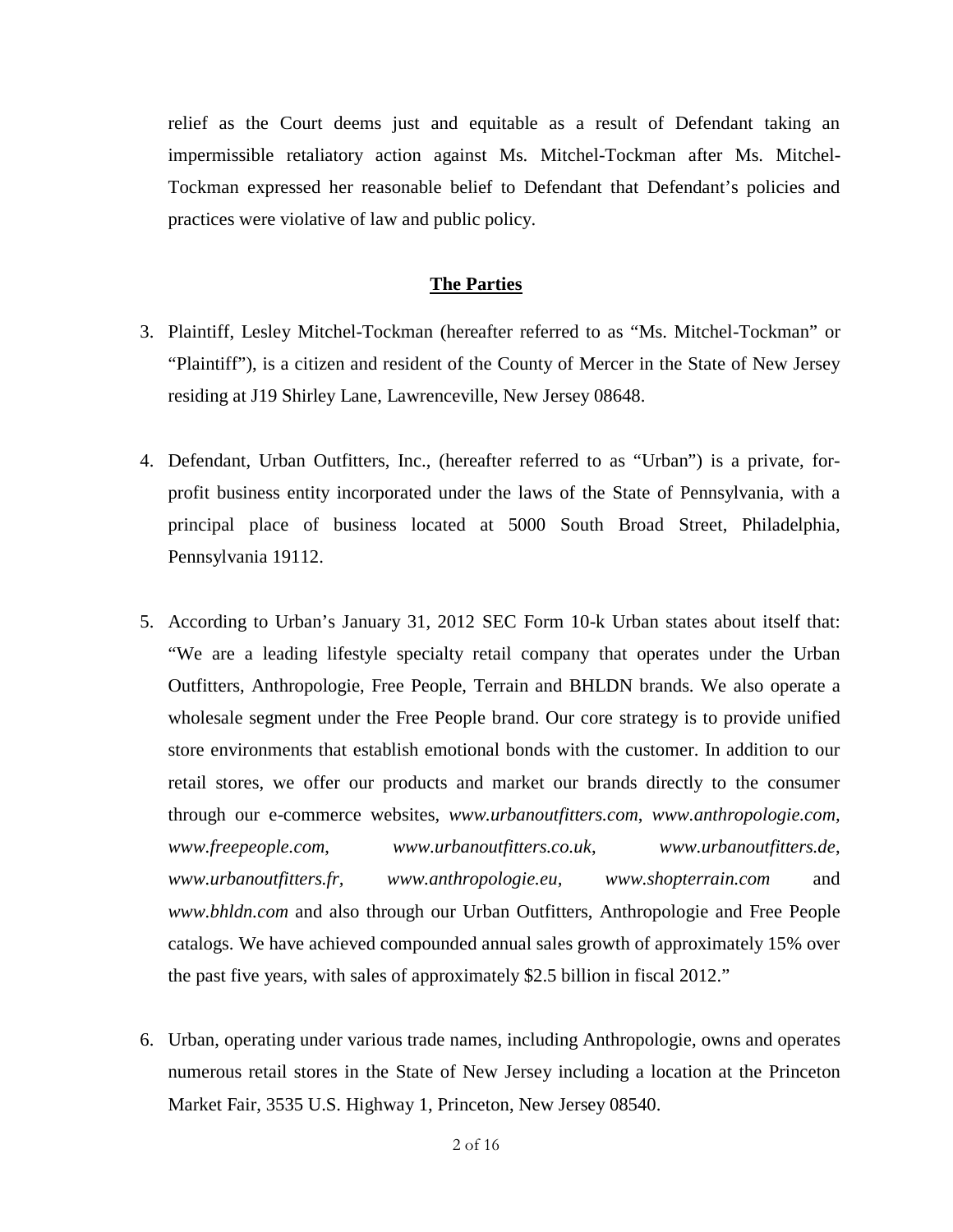- 7. Urban also sells its products in the State of New Jersey via online sales through various domain names, including www.anthropologie.com.
- 8. Ms. Mitchel-Tockman is a former assistant department manager at Defendant's, Anthropologie retail store location at the Princeton Market Fair, 3535 U.S. Highway 1, Princeton, New Jersey 08540.
- 9. Urban directly controls and determines the company's entire business practice, including, but not limited to, employees' work schedules, wage payment policies and hiring/terminating policies.

### **Jurisdiction and Venue**

- 10. Plaintiff hereby incorporates paragraphs 1-9 as if set forth at length herein.
- 11. This Court has subject matter jurisdiction over the parties and claims pursuant to*, inter alia*, 28 U.S.C. §1331 because this matter involves a "Federal Question" to the extent that this litigation involves the Fair Labor Standards Act of 1938, 29 U.S.C. §201, *et. seq*.
- 12. The Court may maintain personal jurisdiction over the Defendant because the cause of action arises out of an employer/employee relationship entered into and carried out within the jurisdiction of this Court and because the Defendant operates within the jurisdiction of this Court. As such, this Court's personal jurisdiction over Defendant complies with traditional notions of fair play and substantial justice and thus satisfies the standard set forth by the United States Supreme Court in *International Shoe Co. v. Washington*, 326 U.S. 310 (1945) and its progeny.
- 13. The Court may also maintain supplemental jurisdiction over state law claims set forth herein pursuant to 28 U.S.C. §1367(a) and Rule 18(a) of the Federal Rules of Civil Procedure because they are sufficiently related to one or more claims within the Court's original jurisdiction in that they form part of the same case or controversy.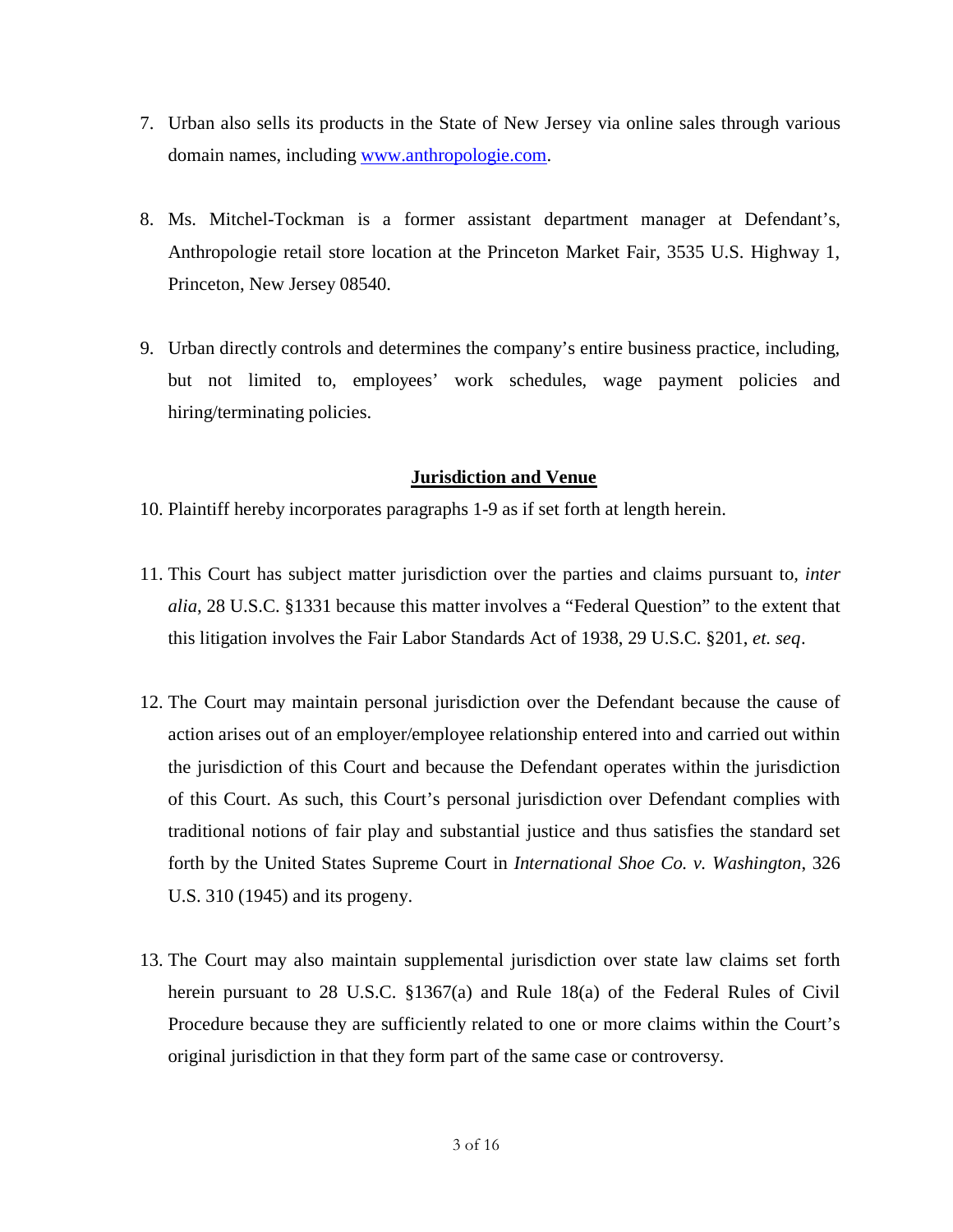14. Venue is proper in this district pursuant to 28 U.S.C. §§ 1391 (b)(1) and (b)(2) as Defendant, a corporation, resides within the jurisdiction of this Court pursuant to 28 U.S.C. §1391 (c)(2) as Defendant is subject to this Court's personal jurisdiction and because a substantial part of the events which forms the basis of this claim occurred within this district, respectively.

#### **Factual Allegations**

- 15. Plaintiff hereby incorporates paragraphs 1-14 as if set forth at length herein.
- 16. At all times relevant herein, Urban was/is a retail business selling fashion apparel, accessories and home goods throughout multiple states, including the State of New Jersey, through various "brick-and-mortar" retail stores operating under various trade names, such as Anthropologie, and via e-commerce via various domain names, including www.anthropologie.com.
- 17. At all times relevant herein, Urban was the employer of Ms. Mitchel-Tockman and similarly situated employees within the meaning of all applicable federal and state laws and statutes including the NJWHLR, FLSA and CEPA.
- 18. At all times relevant herein, Urban directly hired Ms. Mitchel-Tockman and similarly situated employees, paid them wage and benefits, controlled their work schedules, duties, protocols, applications, assignments and employment conditions and kept at least some records regarding their employment.
- 19. At all times relevant herein, Ms. Mitchel-Tockman was employed by Urban as an assistant department manager.
- 20. Neither Ms. Mitchel-Tockman nor similarly situated employees did nor do qualify as "exempt employees" as defined by applicable federal and state laws and regulations including the NJWHLR, FLSA and CEPA.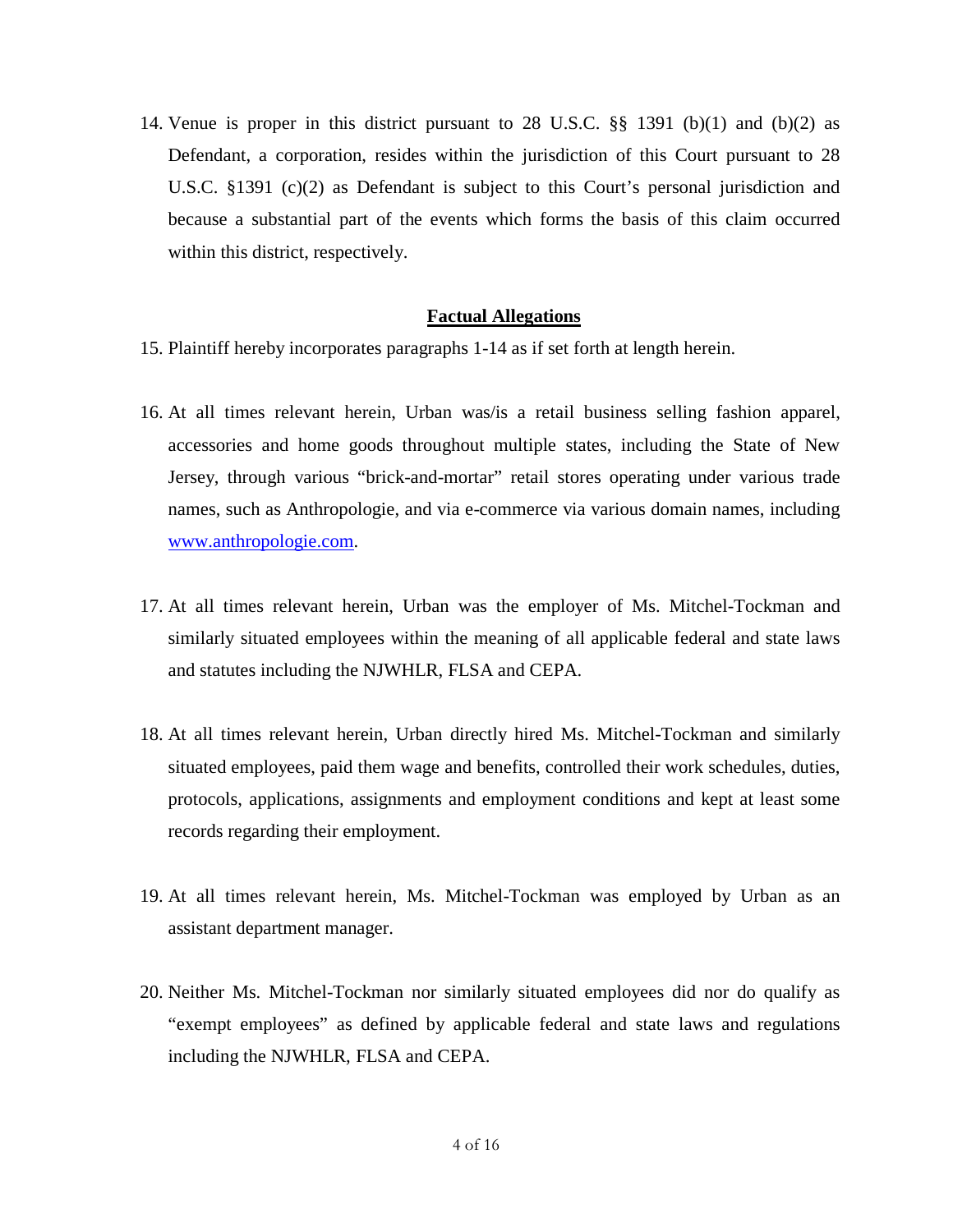- 21. At all times relevant herein, Plaintiff and similarly situated employees were intentionally and willfully denied overtime pay by Urban when Ms. Mitchel-Tockman's supervisor, and the supervisors of other similarly situated employees, altered Ms. Mitchel-Tockman's and other similarly situated employees' timecards to reflect that they worked less hours in a workweek than they actually worked.
- 22. Ms. Mitchel-Tockman, on average, worked over forty (40) hours per week.
- 23. Throughout her employment and continuing to her termination, Ms. Mitchel-Tockman and similarly situated employees were never paid the correct overtime compensation by Urban for work performed in a given workweek in excess of forty (40) hours.
- 24. Urban's conduct and actions described herein, which are in violation of the NJWHLR and FLSA, were/are willful, intentional and not the result of a good faith contest or dispute.
- 25. During her employment at Urban, Ms. Mitchel-Tockman's supervisor, under the approval and direction of Urban, would routinely alter Ms. Mitchel-Tockman's timecards to reflect her having worked less hours than she actually worked for the purpose of avoiding having to pay Ms. Mitchel-Tockman here earned overtime pay.
- 26. During her employment, Mrs. Mitchel-Tockman complained multiple times to her supervisors, including her district manager, Mr. Jeff Kumer, and other individuals at Urban, regarding her belief that altering her timecards to reflect her having worked less hours than she actually worked for the purpose of avoiding having to pay her the correct amount of earned overtime pay was in violation of law and public policy.
- 27. Ms. Mitchel-Tockman's belief that altering her timecards to reflect her having worked less hours than she actually worked for the purpose of avoiding having to pay her the correct amount of earned overtime pay was in violation of law and public policy is/was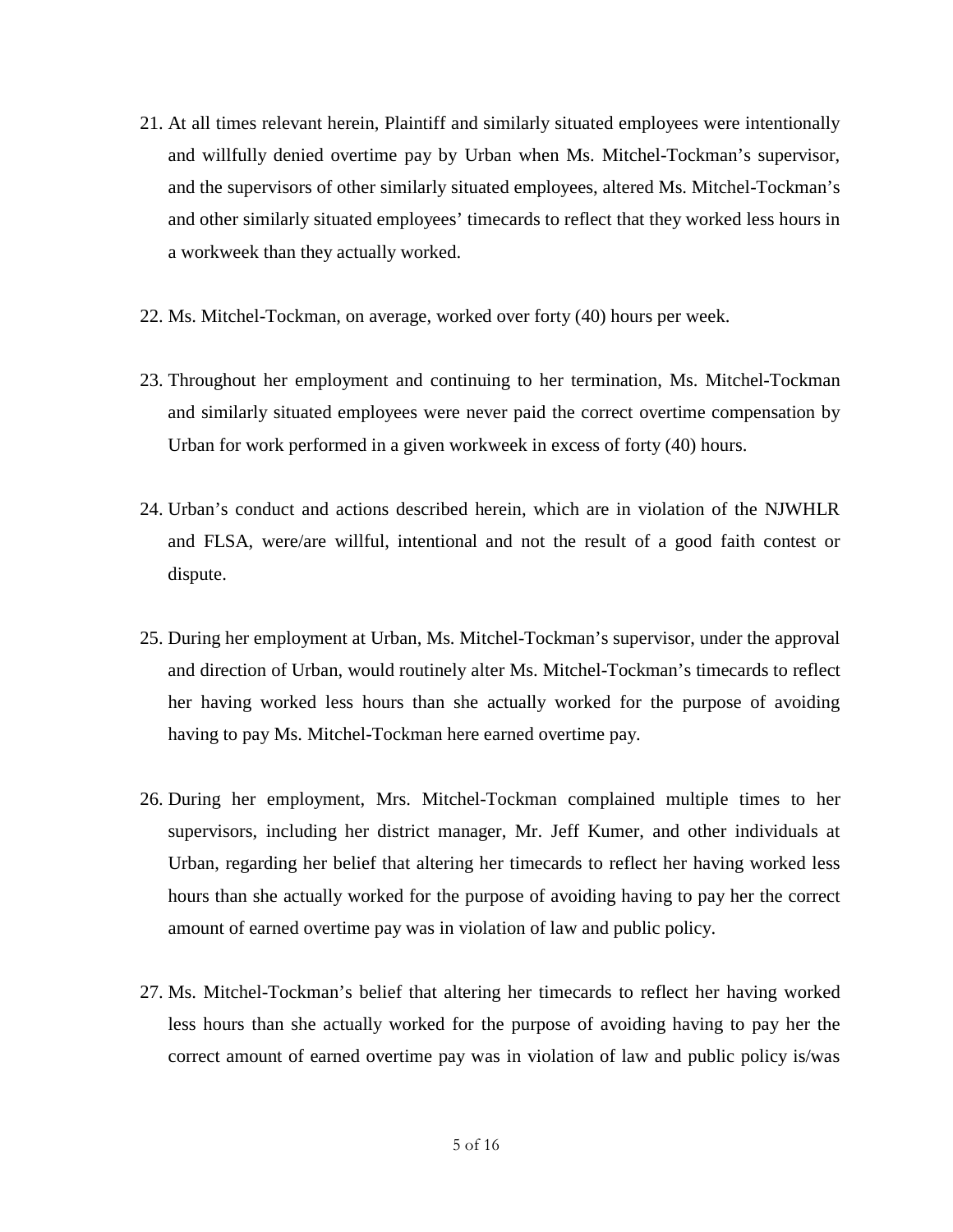formed from her experience in the working world, including, but not limited, her experience working as a manager in a retail store.

- 28. Despite Ms. Mitchel-Tockman's complaints, Urban initially did not change its policy and continued to routinely altered her timecards to reflect her having worked less hours than she actually worked for the purpose of avoiding having to pay her the correct amount of earned overtime pay.
- 29. Eventually, Urban responded to Ms. Mitchel-Tockman's complaints by reducing her hours to below forty (40) hours per week.
- 30. This reduction of Ms. Mitchel-Tockman's hours to below forty (40) hours per week was done despite the fact that upon hiring Ms. Mitchel-Tockman, it was expected that she would be working at least forty (40) hours per week.
- 31. Over the next few months from approximately July, 2012 to approximately October 11, 2012, Ms. Mitchel-Tockman's supervisors routinely treated her more harshly than they would treat other employees.
- 32. On or about October 11, 2012 as a result of Ms. Mitchel-Tockman complaining to her supervisors her belief that altering her timecards to reflect her having worked less hours than she actually worked for the purpose of avoiding having to pay her the correct amount of earned overtime pay was in violation of law and public policy, Ms. Mitchel-Tockman was terminated from Urban.
- 33. Had Ms. Mitchel-Tockman not expressed her concern that Urban's practices and policies of routinely altering her timecards to reflect her having worked less hours than she actually worked for the purpose of avoiding having to pay her the correct amount of earned overtime pay was in violation of law and public policy, then Ms. Mitchel-Tockman would not have been terminated from Urban.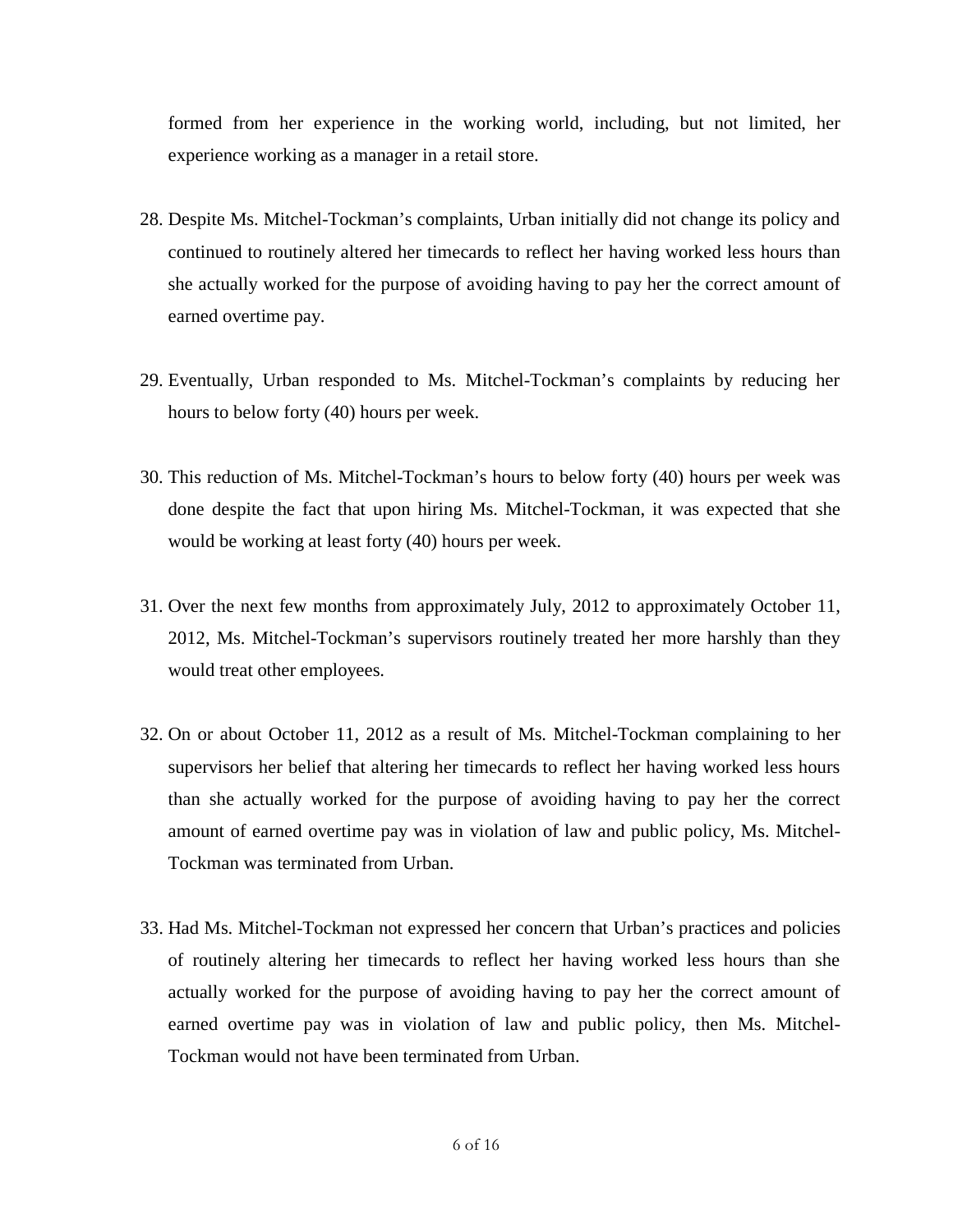### **Class Action Allegations Regarding NJWHLR and FLSA**

- 34. Plaintiff hereby incorporates paragraph 1-33 as if set forth at length herein.
- 35. Plaintiff brings this class action to recover monetary damages owed by Defendant to Plaintiff and members of the putative Class for all unpaid overtime compensation.
- 36. Plaintiff brings this action on behalf of herself and all other similarly situated employees, former and present, who were and/or are affected by Defendant's willful and intentional violation of NJWHLR and FLSA.
- 37. In addition, and in the alternative, Plaintiff brings this action in her individual and personal capacity, separate and apart from the Class claims set forth herein.
- 38. The Class is defined as follow:

**All current and former employees of Defendants who were employed as hourly employees during the applicable statutory period(s):** 

- **(a) Whose timecards were altered by Urban personnel to reflect the workers having worked less hours than they actually worked; and/or**
- **(b) Who were not paid overtime compensation for hours they worked in excess of forty (40) hours during a workweek.**
- 39. This action is brought and may be properly maintained as a Class action pursuant to New Jersey Court Rule 4:32-1*, et. seq.* and/or under the collective action procedures of the FLSA and the class action procedures of Federal Rule of Civil Procedure 23.
- 40. The Class is so numerous that joinder of all members is impractical. While the exact number and identities of Class members are unknown at this time, and can only be ascertained through appropriate and meaningful discovery, through information and belief, there are at least one hundred (100) putative Class members who have worked for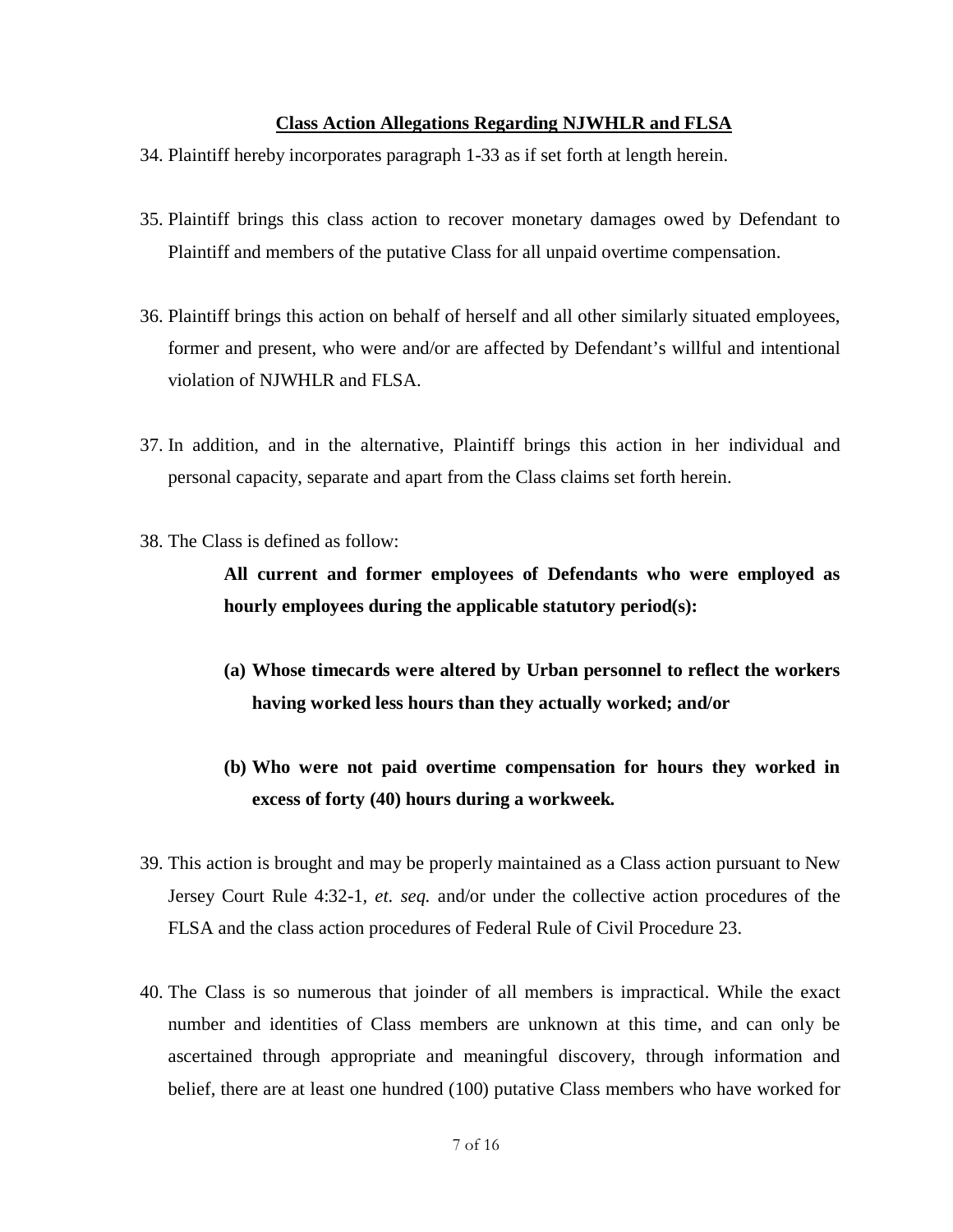Urban without appropriate pay, as described herein, throughout the applicable statutory period.

- 41. This litigation is properly brought as a Class action because of the existence of questions of fact and law common to the Class which predominates over any questions affecting only individual members, including:
	- (a) Whether Defendant is liable to Plaintiff and members of the Class for violations of the NJWHLR and FLSA;
	- (b) Whether Plaintiff's and members of the Class' timecards altered by Urban personnel to reflect the workers having worked less hours than they actually worked; and/or
	- (c) Whether Defendant failed to pay Plaintiff and members of the Class overtime compensation for all workweeks in which they worked in excess of forty (40) hours.
- 42. This litigation is properly brought as a Class action because Plaintiff's NJWHLR and FLSA claims are typical of the claims of the members of the Class, inasmuch as all such claims arise form Defendant's standard policies and practices, as alleged herein.
- 43. Like all Class members, Plaintiff was injured by Defendant's policies and practices of altering employees' timecards to reflect the workers having worked less hours than they actually worked and failing to pay employees overtime compensation for all the hours they worked in excess of forty (40) hours during a given workweek.
- 44. Plaintiff has no interests antagonistic to the interests of the other members of the Class. Plaintiff is committed to the vigorous prosecution of this action and has retained competent counsel experienced in Class action litigation. Accordingly, Plaintiff is an adequate representative and will fairly and adequately protect the interests of the Class.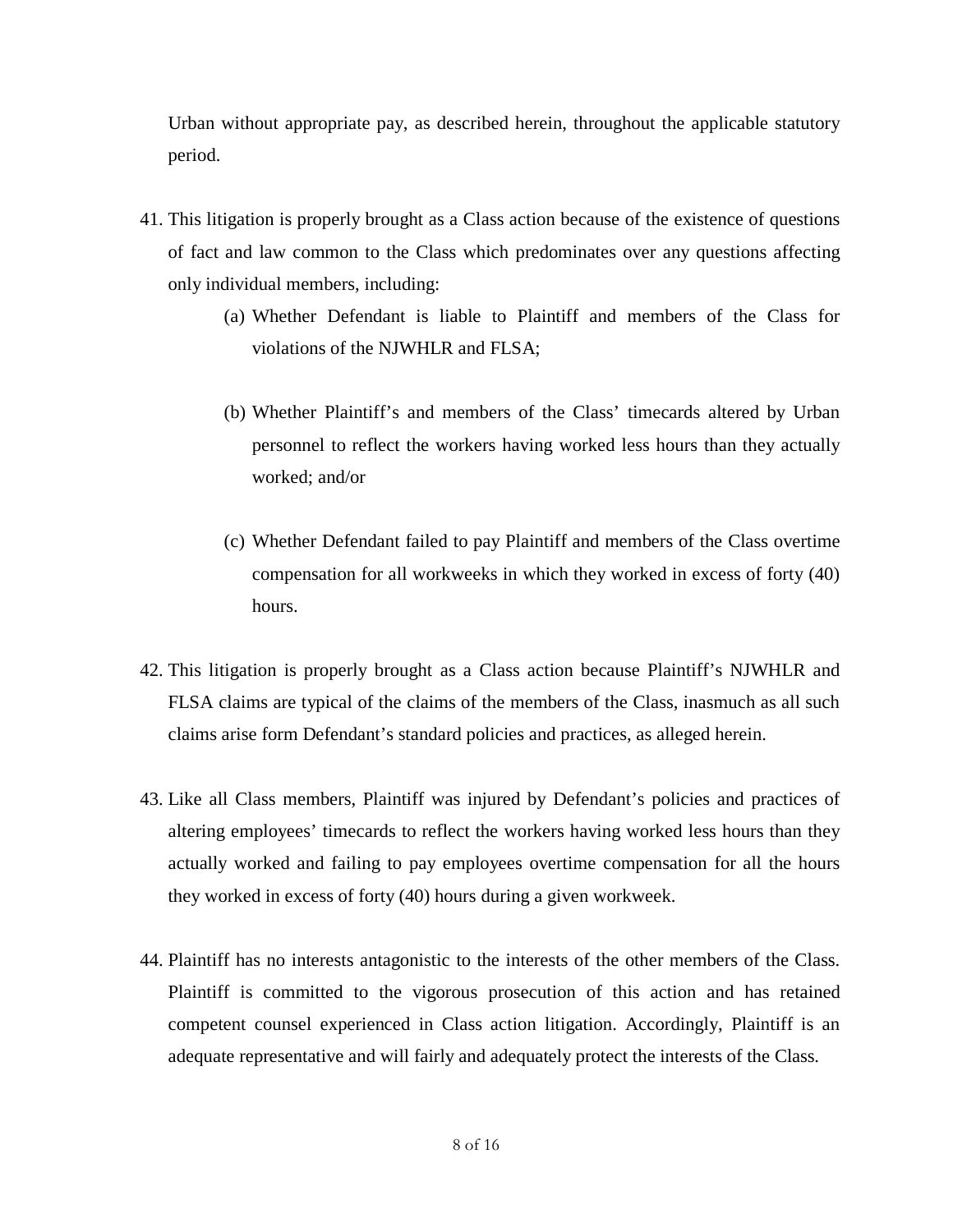- 45. A Class action is an appropriate and superior method for the fair and efficient adjudication of the present controversy given the following factors:
	- (a) Common questions of law and/or fact predominate over any individual questions which may arise, and, accordingly, there would accrue enormous savings to both the Courts and the Class in litigating the commons issues on a Class-wide basis instead of on a repetitive, individual basis;
	- (b) Despite the relatively small size of individual Class members' claims, their aggregate volume, coupled with the economies of scale inherent in litigation similar claims on a common basis, will enable this case to be litigated as a Class action on a cost-effective basis, especially when compared with repetitive, individual litigation; and
	- (c) No unusual difficulties are likely to be encountered in the management of this Class action in that all questions of law and/or fact to be litigated at the liability of this action are common to the Class.
- 46. Class certification is also fair and efficient because prosecution of separate actions by individual Class members would create a risk of differing adjudications with respect to such individual members of the Class, which, as a practical matter, may be dispositive of the interests of other members not parties to the adjudication or substantially impair or impede their ability to protect their interests.
- 47. Class certification is further appropriate under New Jersey and Federal law because Defendant has acted and continues to act on grounds generally applicable to the members of the Class.
- 48. Plaintiff anticipates that there will be no difficulty in the management of this litigation. This litigation presents the NJWHLR and FLSA claims of a type that have often been prosecuted on a Class-wide basis and the manner of identifying the Class and providing any monetary relief to it can easily be effectuated form a review of Defendant's records.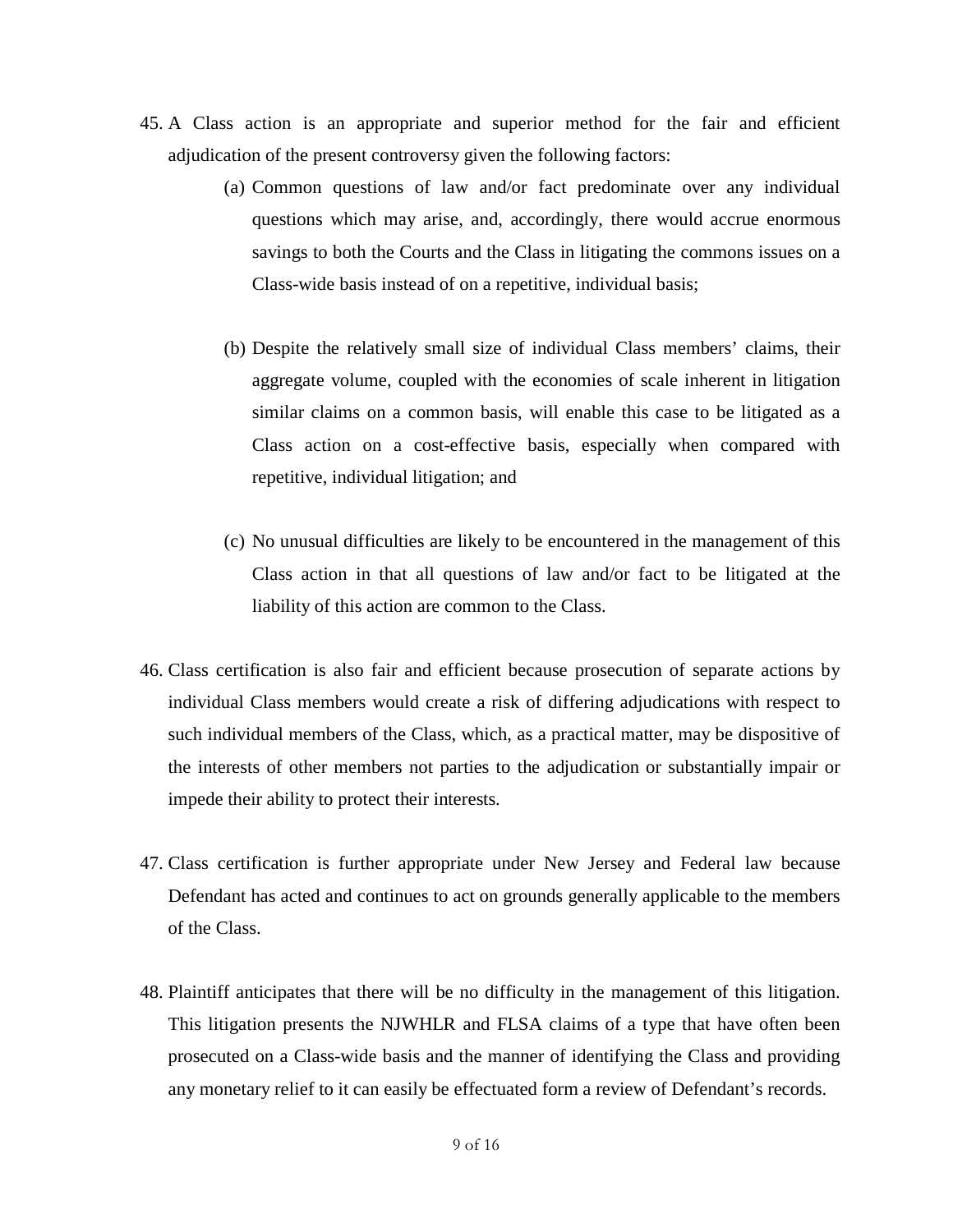### **First Claim for Relief**

### **(Individual Claims for Violation of NJWHLR)**

- 49. Plaintiff hereby incorporates paragraphs 1-48 as if set forth at length herein.
- 50. Urban intentionally and willfully altered Ms. Mitchel-Tockman's timecards to reflect her having worked less hours than she actually worked and failed to pay Ms. Mitchel-Tockman overtime for work performed in excess of forty (40) hours during a workweek in violation of the provisions of the NJWHLR.
- 51. Urban's conduct and practice, as described above, were/are willful, intentional, unreasonably, arbitrary, in bad faith and not in conformity with and in reliance upon any written administrative regulation, order, ruling, approval or interpretation by the Commissioner of the Department of Labor and Industry or the Director of the Wage and Hour Bureau, or any administrative practice or enforcement policy of such department or bureau.

WHEREFORE, Plaintiff, Ms. Lesley Mitchel-Tockman, hereby demands judgment against Defendant, Urban Outfitters, Inc. d/b/a Anthropologie in the amount of her compensatory, exemplary and punitive damages, including, but not limited to, unpaid overtime compensation, together with prejudgment interest and costs, including, but not limited to, reasonable attorneys fees, and such other damages and relief as provided by the NJWHLR and such other relief as the Court deems just and equitable.

# **Second Claim for Relief (Individual Claims for Violation of FLSA)**

- 52. Plaintiff hereby incorporates paragraphs 1-51 as if set forth at length herein.
- 53. Urban intentionally and willfully altered Ms. Mitchel-Tockman's timecards to reflect her having worked less hours than she actually worked and failed to pay her overtime for work performed in excess of forty (40) hours during a given workweek in violation of the FLSA.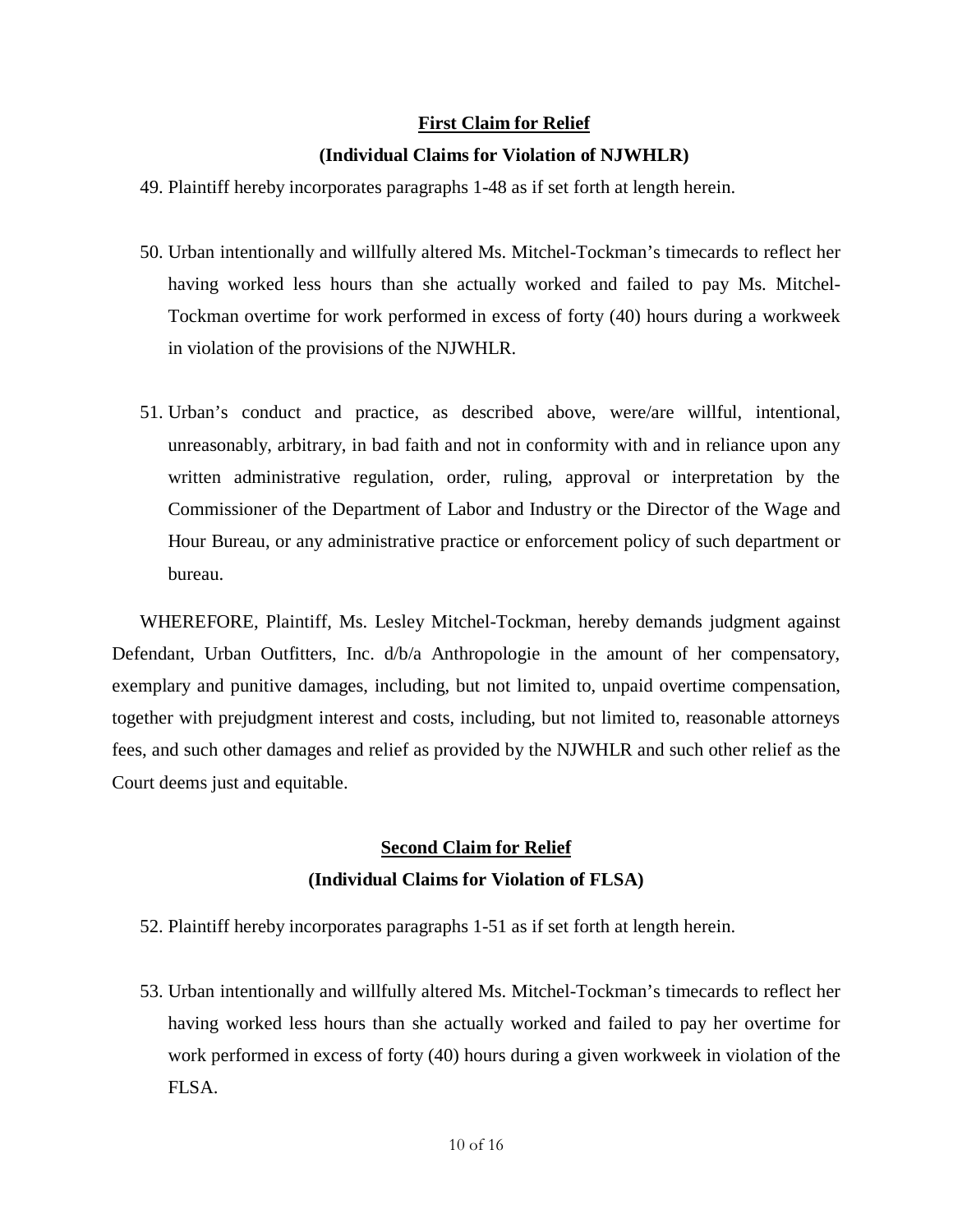54. Urban's conduct and practice, as described herein, were/are willful, intentional, unreasonable arbitrary and in bad faith.

WHEREFORE, Plaintiff, Ms. Lesley Mitchel-Tockman, hereby demands judgment against Defendant, Urban Outfitters, Inc. d/b/a Anthropologie in the amount of her compensatory, exemplary and punitive damages, including, but not limited to, unpaid overtime compensation, together with prejudgment interest and costs, including, but not limited to, reasonable attorneys fees, and such other damages and relief as provided by the FLSA and such other relief as the Court deems just and equitable.

# **Third Claim for Relief (Class Action Claim for Violation of NJWHLR)**

- 55. Plaintiff hereby incorporates paragraphs 1-54 as if set forth at length herein.
- 56. Urban intentionally and willfully altered their employees' timecards to reflect them having worked less hours than they actually worked and failed to pay them overtime compensation for work performed in excess of forty (40) hours during a workweek in violation of the provisions of the NJWHLR.
- 57. Urban's conduct and practice, as described above, were/are willful, intentional unreasonable, arbitrary, in bad faith and not in conformity with and/or in reliance upon any written administrative regulation, order, ruling, approval or interpretation by the Commissioner of the Department of Labor and Industry or the Director of the Wage and Hour Bureau or any administrative practice or enforcement policy of such department or bureau.

WHEREFORE, Plaintiff, Lesley Mitchel-Tockman, individually and on behalf of similarly situated members of the Class, hereby demands judgment against Defendant, Urban Outfitters, Inc. d/b/a Anthropologie in the amount of their compensatory, exemplary and punitive damages, including, but not limited to, unpaid overtime compensation, together with prejudgment interest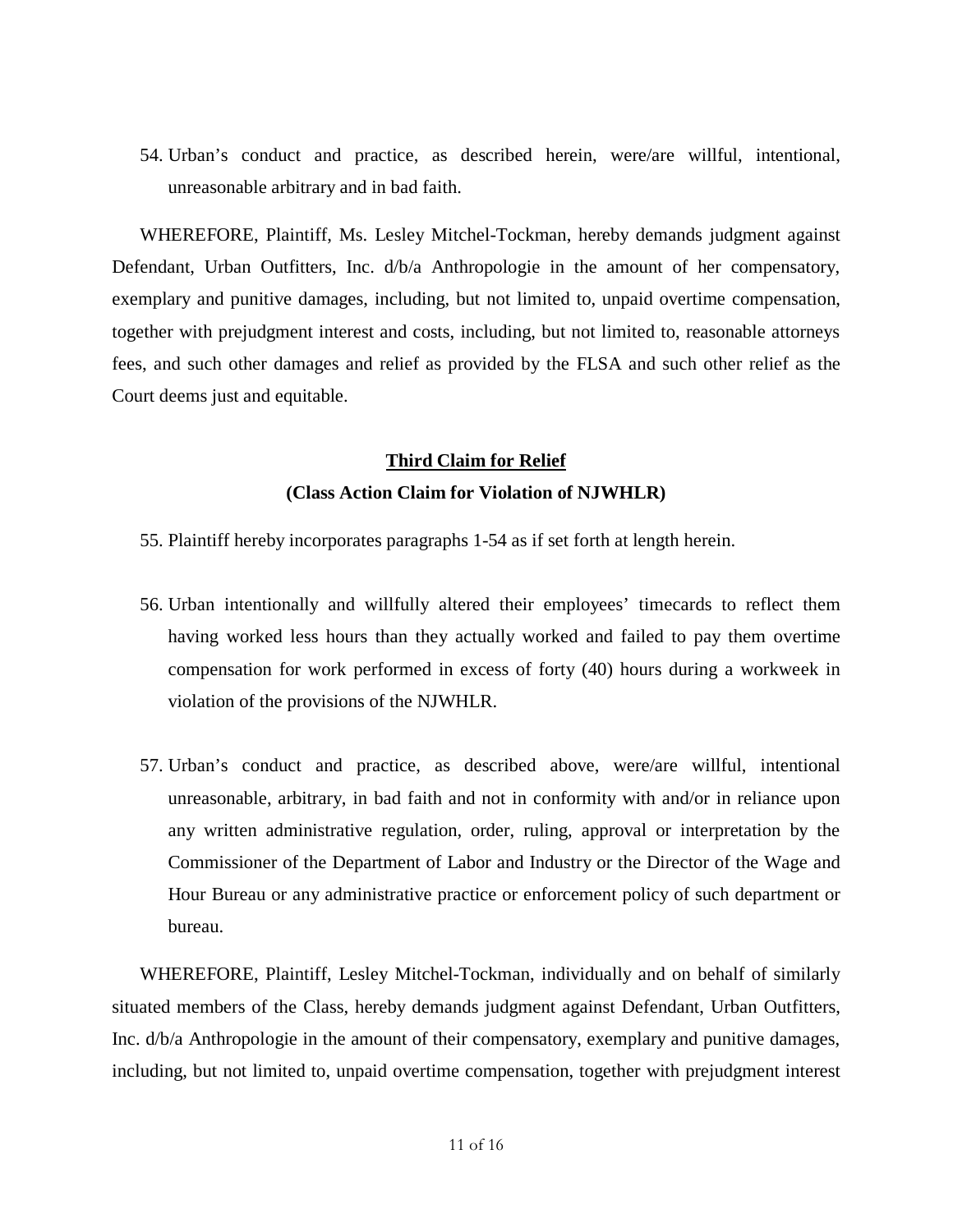and costs, including, but not limited to, reasonable attorneys fees, and such other damages and relief as provided by the NJWHLR and such other relief as the Court deems just and equitable.

## **Fourth Claim for Relief (Class Action Claim for Violation of FLSA)**

58. Plaintiff hereby incorporates paragraphs 1-57 as if set forth at length herein.

- 59. Urban intentionally and willfully altered their employees' timecards to reflect them having worked less hours than they actually worked and failed to pay them overtime compensation for work performed in excess of forty (40) hours during a workweek in violation of the provisions of the FLSA.
- 60. Urban's conduct and practice, as described above, were/are willful, intentional, unreasonable, arbitrary and in bad faith.

WHEREFORE, Plaintiff, Lesley Mitchel-Tockman, individually and on behalf of similarly situated members of the Class, hereby demands judgment against Defendant, Urban Outfitters, Inc. d/b/a Anthropologie in the amount of their compensatory, exemplary and punitive damages, including, but not limited to, unpaid overtime compensation, together with prejudgment interest and costs, including, but not limited to, reasonable attorneys fees, and such other damages and relief as provided by the FLSA and such other relief as the Court deems just and equitable.

# **Fifth Claim for Relief (Individual Claims for Violation of CEPA)**

- 61. Plaintiff hereby incorporates paragraphs 1-60 as if set forth at length herein.
- 62. Ms. Mitchel-Tockman reasonably believed that Urban's policy and practice of altering her and other employees' timecards to reflect her and other employees having worked less hours than she and other employees actually worked for the purpose of avoiding having to pay earned overtime pay to her and other employees was in violation of law and was contrary to public policy.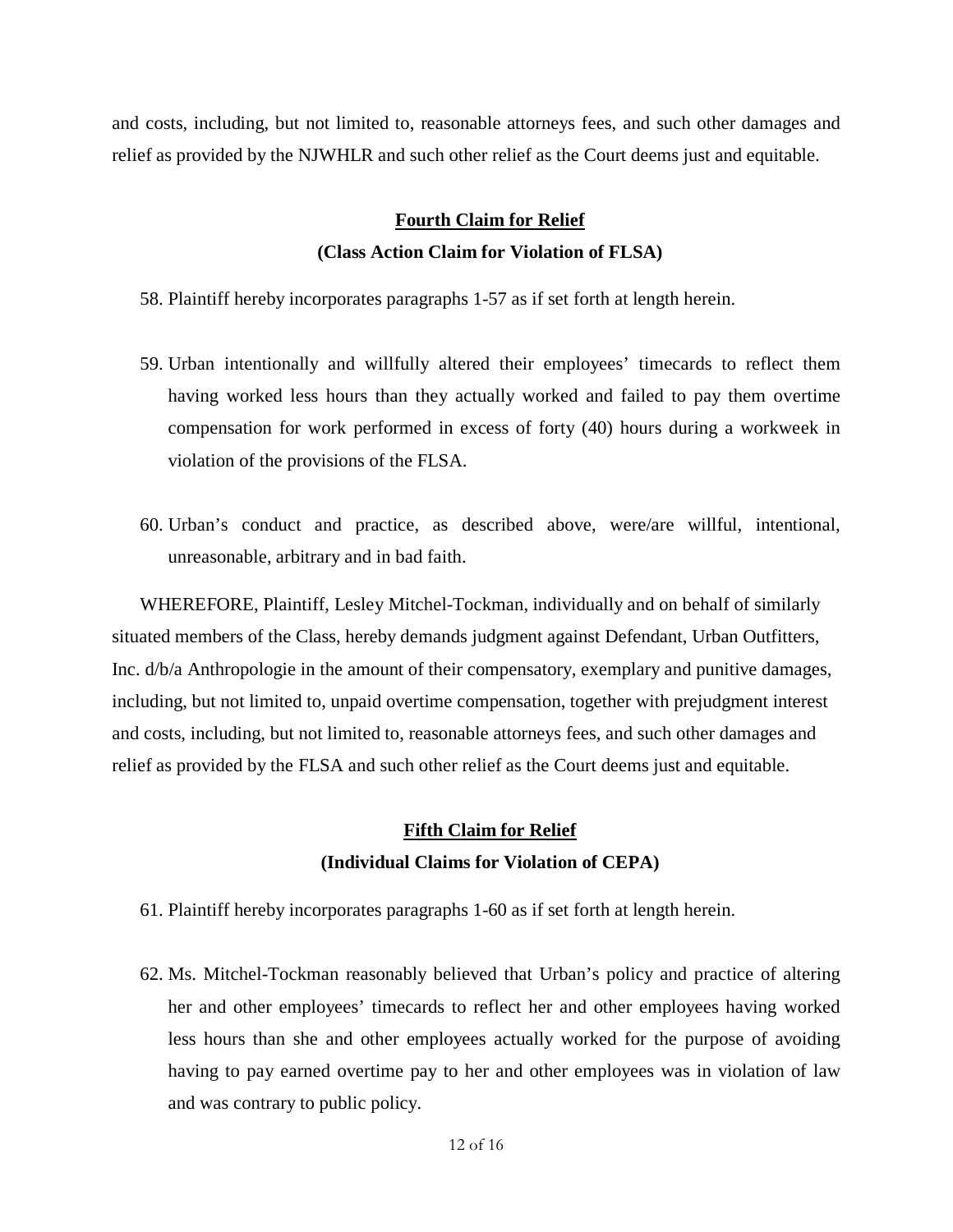- 63. Ms. Mitchel-Tockman engaged in activity protected under CEPA including, *inter alia*, *N.J.S.A.* 34:19-3(a)(1), (c)(1) and (c)(3) when she expressed to supervisors and other individuals at Defendant, in the form of complaints, her concerns regarding her reasonable belief that Urban's policy and practice of altering her and other employees' timecards to reflect her and other employees having worked less hours than she and other employees actually worked for the purpose of avoiding having to pay earned overtime pay to her and other employees was in violation of law and is contrary to public policy.
- 64. Ms. Mitchel-Tockman suffered an adverse employment action when she was treated more harshly and negatively than other employees and when she was terminated from Urban on or about October 11, 2012.
- 65. There is a causal connection between Ms. Mitchel-Tockman's whistle-blowing activities described herein and the adverse employment actions described herein as Ms. Mitchel-Tockman would not have suffered the adverse employment actions had she never expressed to supervisors and other individuals at Defendant, in the form of complaints, her concerns regarding her reasonable belief that Urban's policy and practice of altering her and other employees' timecards to reflect her and other employees having worked less hours than she and other employees actually worked for the purpose of avoiding having to pay earned overtime pay to her and other employees was in violation of law and is contrary to public policy.
- 66. In light of the foregoing, Urban's adverse employment actions against Ms. Mitchel-Tockman described herein constituted an impermissible "retaliatory action" as that term is described in *N.J.S.A.* 34:19-2(e).

WHEREFORE, Plaintiff, Lesley Mitchel-Tockman, hereby demands judgment against Defendant, Urban, in the amount of his compensatory, exemplary and punitive damages, including, but not limited to, damages afforded under *N.J.S.A.* 34:19-5, together with prejudgment interest and costs, including, but not limited to, reasonable attorneys' fees, and such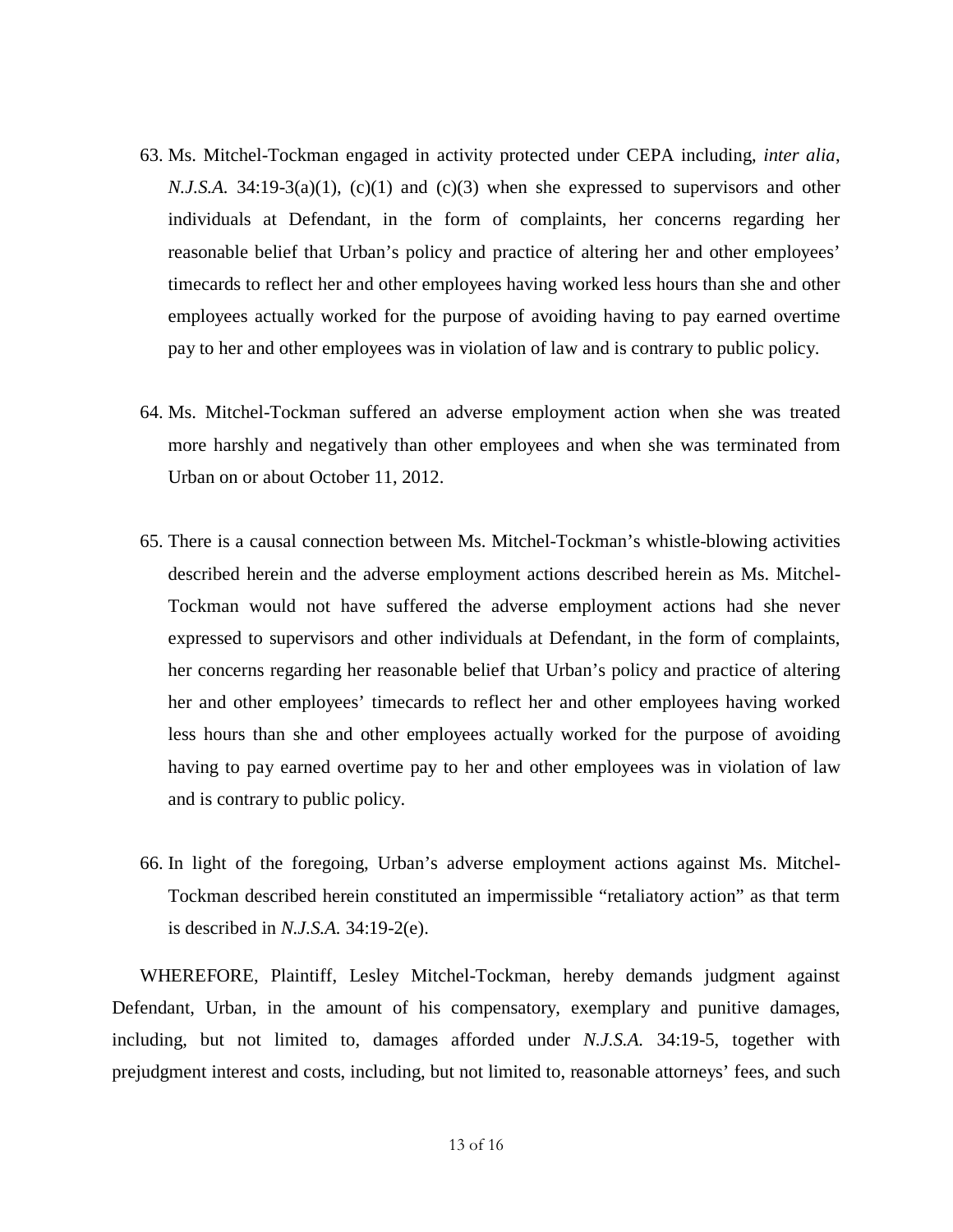other damages and relief as provided by CEPA and such other relief as the Court deems just and equitable.

## **Prayer for relief**

# **WHEREFORE, Plaintiff and the Class he represents pray for declaratory relief and damages as follows:**

- (a) A declaratory judgment that Defendant's practices and policies alleged herein violate New Jersey Wage and Hour Laws and Regulations, *N.J.S.A.* 34:11-56a, *et seq*.;
- (b) A declaratory judgment that Defendant's practices and policies alleged herein violate the Fair Labor Standards Act*,* 29 U.S.C. §201, *et. seq.* and the attendant regulations at 29 C.F.R. §516*, et. seq.*;
- (c) Judgment for damages for all unpaid overtime compensation, in amounts to be determined at trial, to which Plaintiff and members of the Class are lawfully entitled pursuant to New Jersey Wage and Hour Laws and Regulations*, N.J.S.A.* 34:11-56a, *et. seq.*;
- (d) Judgment for damages for all unpaid overtime compensation, in amounts to be determined at trial, and liquidated damages to which Plaintiff and members of the Class are lawfully entitled pursuant to the Fair Labor Standards Act, 29 U.S.C. §201, *et. seq.* and the attendant regulations at 29 C.F.R. §516*, et. seq.*;
- (e) An order directing Defendant to pay Plaintiff and members of the Class reasonable attorneys' fees and all costs connected with this action; and
- (f) Such other relief as this Court deems just and equitable.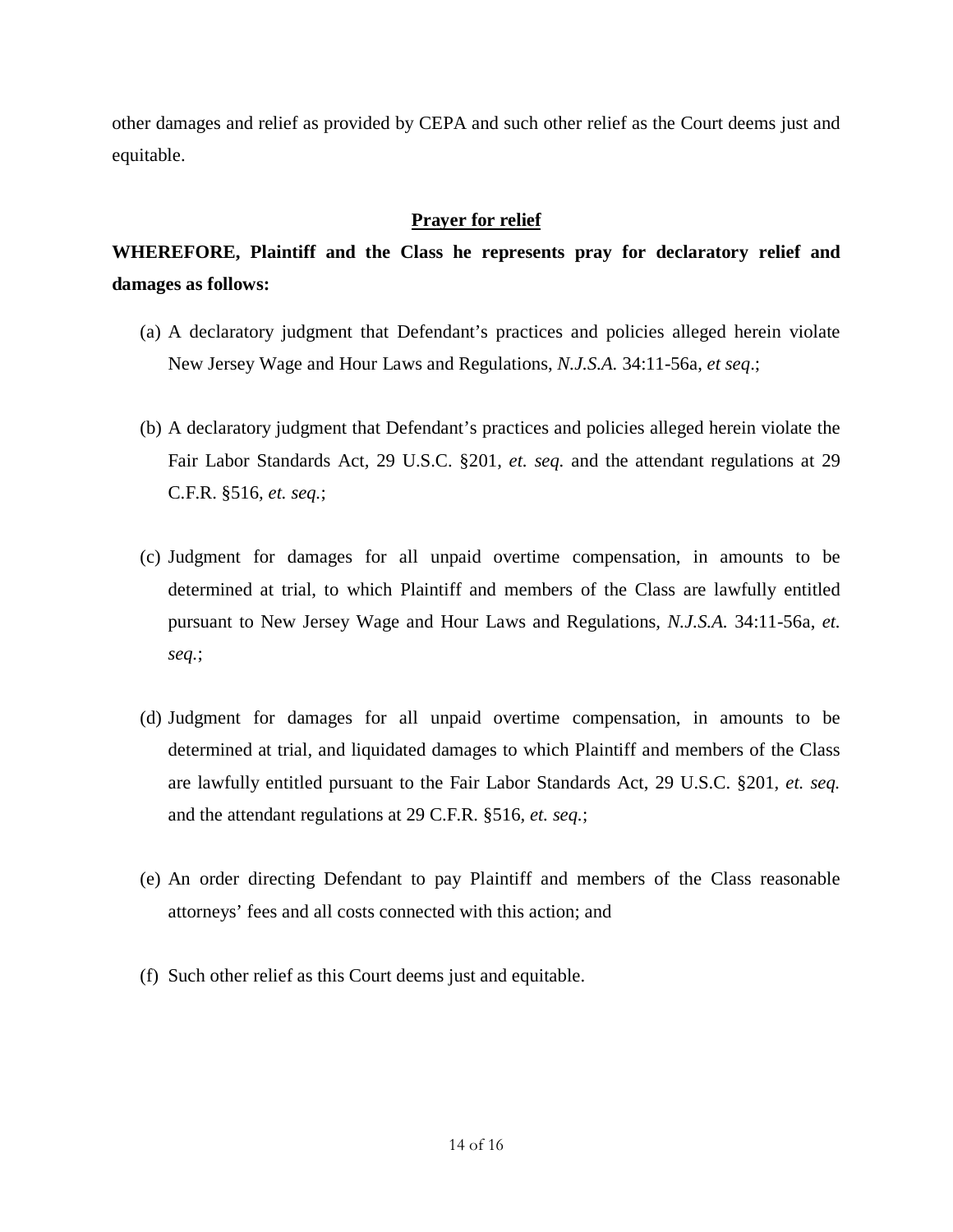### **WHEREFORE, Plaintiff, in addition, prays for declaratory relief and damages as follows:**

- (a) A declaratory judgment that Defendant's practices and policies alleged herein violate the New Jersey Conscientious Employee Protection Act, *N.J.S.A.* 34:19-1, *et. seq.*;
- (b) Judgment for damages for lost future wages, lost benefits and punitive damages to which Plaintiff is entitled pursuant to the Conscientious Employee Protection Act, *N.J.S.A*, 34:19-1, *et. seq*.;
- (c) An order directing Defendant to pay Plaintiff reasonable attorneys' fees and all costs connected with this action as authorized by the Conscientious Employee Protection Act, *N.J.S.A*, 34:19-1, *et. seq.*; and
- (d) Such other relief as this Court deems just and equitable.

### **CERTIFICATION PURSUANT TO LOCAL RULE 11.2**

Plaintiff certifies that he has no knowledge that the matter in controversy is the subject of any other action pending in any court or of a pending arbitration proceeding and/or that any other action or arbitration proceeding is contemplated. Plaintiff has no knowledge at this time of the names of any non-party who should be joined in the action pursuant to R.4:28 or who is subject to joinder pursuant to R: 29-1(b) because of potential liability to any party on the basis of the same transactional facts.

### **JURY DEMAND**

Plaintiff and members of the Class demand a trial by jury on all claims so triable.

Dated:

/s/ Lance D. Brown, Esq. Lance D. Brown, Esq. Lance Brown and Associates, LLC *Attorneys for Plaintiffs*